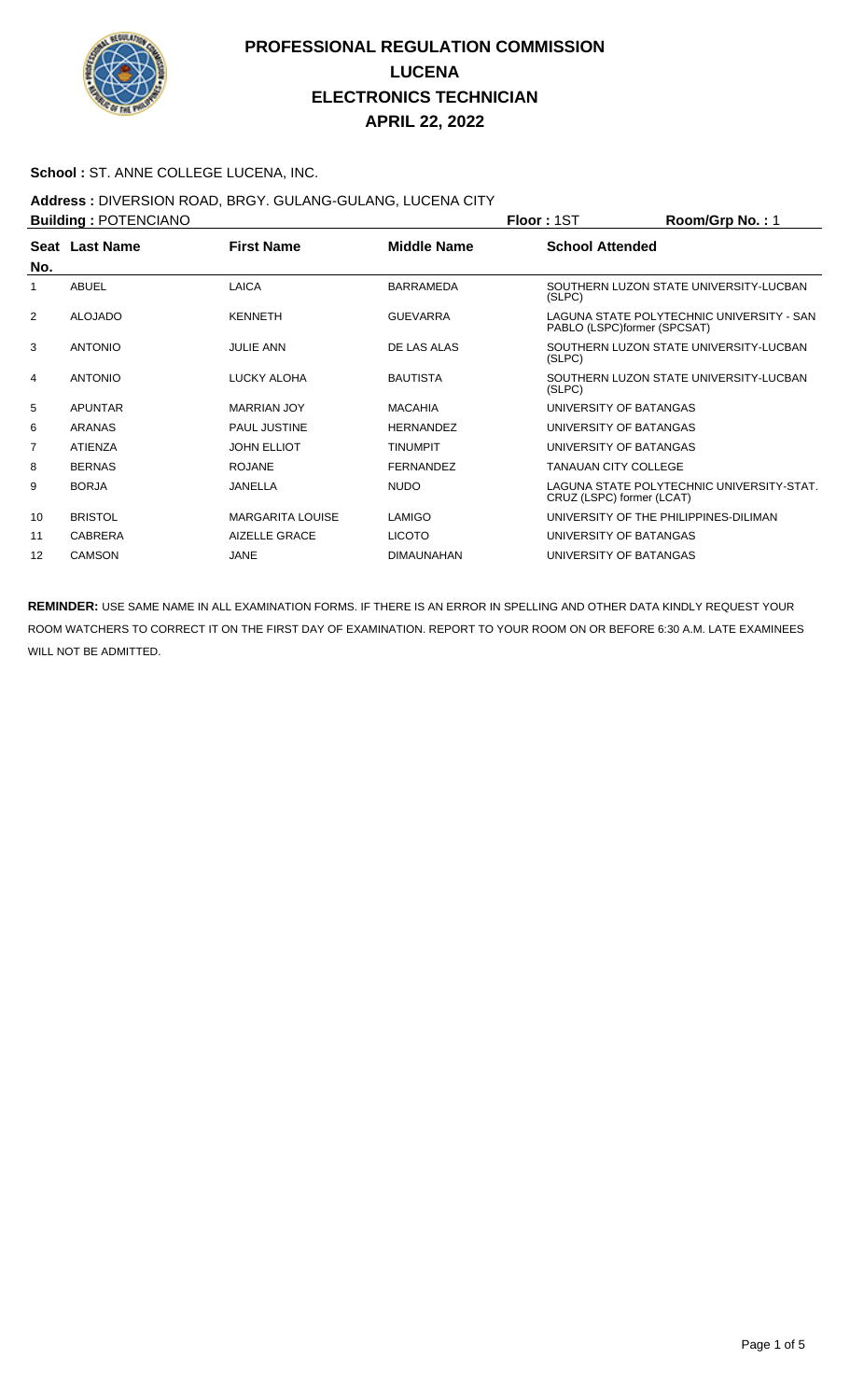

#### **School :** ST. ANNE COLLEGE LUCENA, INC.

## **Address :** DIVERSION ROAD, BRGY. GULANG-GULANG, LUCENA CITY

| <b>Building: POTENCIANO</b> |                 |                               |                    | <b>Floor: 1ST</b> |                             | Room/Grp No.: 2                             |  |
|-----------------------------|-----------------|-------------------------------|--------------------|-------------------|-----------------------------|---------------------------------------------|--|
| No.                         | Seat Last Name  | <b>First Name</b>             | <b>Middle Name</b> |                   | <b>School Attended</b>      |                                             |  |
| 1                           | <b>CARPIO</b>   | <b>MARY GRACE</b>             | <b>BADILLO</b>     |                   | <b>MALVAR</b>               | BATANGAS STATE UNIVERSITY (formerly JPLPC)- |  |
| 2                           | <b>CARPIO</b>   | <b>NOVILYN</b>                | <b>GALICIA</b>     |                   | PABLO (LSPC)former (SPCSAT) | LAGUNA STATE POLYTECHNIC UNIVERSITY - SAN   |  |
| 3                           | CASQUEJO        | <b>KENT JACOB</b>             | <b>MINORCA</b>     |                   | (SLPC)                      | SOUTHERN LUZON STATE UNIVERSITY-LUCBAN      |  |
| 4                           | CASTILLO        | <b>JEFRILYN</b>               | <b>SISCAR</b>      |                   | UNIVERSITY OF BATANGAS      |                                             |  |
| 5                           | DE GUIÑO        | <b>PATRICIA JULLZE</b>        | <b>DIZON</b>       |                   | PABLO (LSPC)former (SPCSAT) | LAGUNA STATE POLYTECHNIC UNIVERSITY - SAN   |  |
| 6                           | DE GUZMAN       | CHRISTIAN MICHAEL ARVEE DAGOS |                    |                   | UNIVERSITY OF BATANGAS      |                                             |  |
| 7                           | DE LA CRUZ      | <b>ROBNELL</b>                | <b>VIRTUCIO</b>    |                   | (SLPC)                      | SOUTHERN LUZON STATE UNIVERSITY-LUCBAN      |  |
| 8                           | DE MESA         | <b>JHON MICHAEL</b>           | CERDEÑA            |                   |                             | BATANGAS STATE UNIVERSITY - ROSARIO         |  |
| 9                           | <b>DE VILLA</b> | <b>JASMINE KLAUDETTE</b>      | <b>CIERTE</b>      |                   |                             | UNIVERSITY OF THE PHILIPPINES-DILIMAN       |  |
| 10                          | <b>DIMAANO</b>  | CARMELA                       | <b>VALENCIA</b>    |                   | UNIVERSITY OF BATANGAS      |                                             |  |
| 11                          | <b>DIZON</b>    | <b>MA ANNETTE</b>             | <b>RODELAS</b>     |                   |                             | BATANGAS STATE UNIVERSITY - ALANGILAN       |  |
| 12                          | <b>DUNCIL</b>   | <b>ALECZANDREA</b>            | <b>LONTOC</b>      |                   | CRUZ (LSPC) former (LCAT)   | LAGUNA STATE POLYTECHNIC UNIVERSITY-STAT.   |  |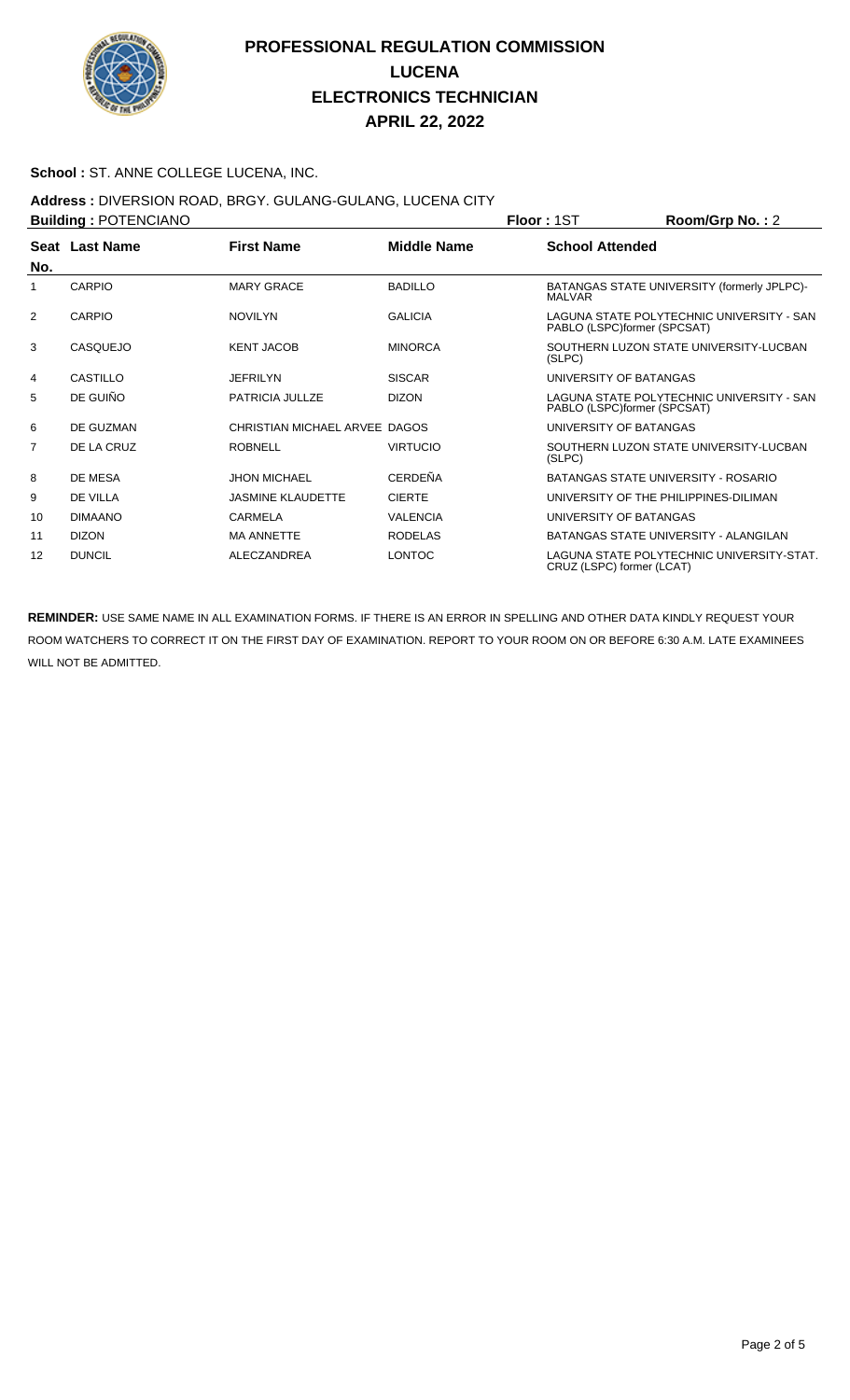

### **School :** ST. ANNE COLLEGE LUCENA, INC.

## **Address :** DIVERSION ROAD, BRGY. GULANG-GULANG, LUCENA CITY

| <b>Building: POTENCIANO</b> |                    |                       |                    | <b>Floor: 1ST</b>             | Room/Grp No.: 3                           |  |
|-----------------------------|--------------------|-----------------------|--------------------|-------------------------------|-------------------------------------------|--|
| No.                         | Seat Last Name     | <b>First Name</b>     | <b>Middle Name</b> | <b>School Attended</b>        |                                           |  |
| 1                           | <b>EVANGELISTA</b> | <b>JOSEPHINE</b>      | <b>SALCEDO</b>     | <b>CITY</b>                   | LUZONIAN UNIVERSITY FOUNDATION-LUCENA     |  |
| 2                           | <b>FILOMENO</b>    | <b>EUGENE</b>         | <b>LORENO</b>      | (SLPC)                        | SOUTHERN LUZON STATE UNIVERSITY-LUCBAN    |  |
| 3                           | <b>GRAGASLAO</b>   | <b>ENALYN</b>         | CRUZADA            | (SLPC)                        | SOUTHERN LUZON STATE UNIVERSITY-LUCBAN    |  |
| 4                           | LIBANTE            | CHRISELLE ANNE GRACE  | CALUMIA            |                               | ADVENTIST UNIVERSITY OF THE PHILIPPINES   |  |
| 5                           | <b>MABILING</b>    | AYECA MAE             | <b>REYES</b>       | PABLO (LSPC)former (SPCSAT)   | LAGUNA STATE POLYTECHNIC UNIVERSITY - SAN |  |
| 6                           | <b>MAGMANLAC</b>   | <b>HAICHELLE MAY</b>  | <b>SIBAYAN</b>     | UNIVERSITY OF BATANGAS        |                                           |  |
| 7                           | <b>MANALO</b>      | <b>MARIE LORDELYN</b> | <b>LLONA</b>       | (SLPC)                        | SOUTHERN LUZON STATE UNIVERSITY-LUCBAN    |  |
| 8                           | <b>MARQUEZ</b>     | ANGELIQUE CLAIRE      | <b>MAGALING</b>    | <b>LUCENA CITY</b>            | MANUEL S. ENVERGA UNIV. FOUNDATION-       |  |
| 9                           | <b>MASINSIN</b>    | <b>JOHN PAUL</b>      | <b>REDITO</b>      | (SLPC)                        | SOUTHERN LUZON STATE UNIVERSITY-LUCBAN    |  |
| 10                          | <b>MENDOZA</b>     | <b>RICA MAY</b>       | <b>ALEA</b>        | UNIVERSITY OF BATANGAS        |                                           |  |
| 11                          | <b>MILAMBILING</b> | <b>JESTAR NEIL</b>    | DELA PEÑA          | MARINDUQUE STATE COLLEGE-BOAC |                                           |  |
| 12                          | <b>MORTEL</b>      | <b>JOSHUA</b>         | <b>DORMENTES</b>   | UNIVERSITY OF BATANGAS        |                                           |  |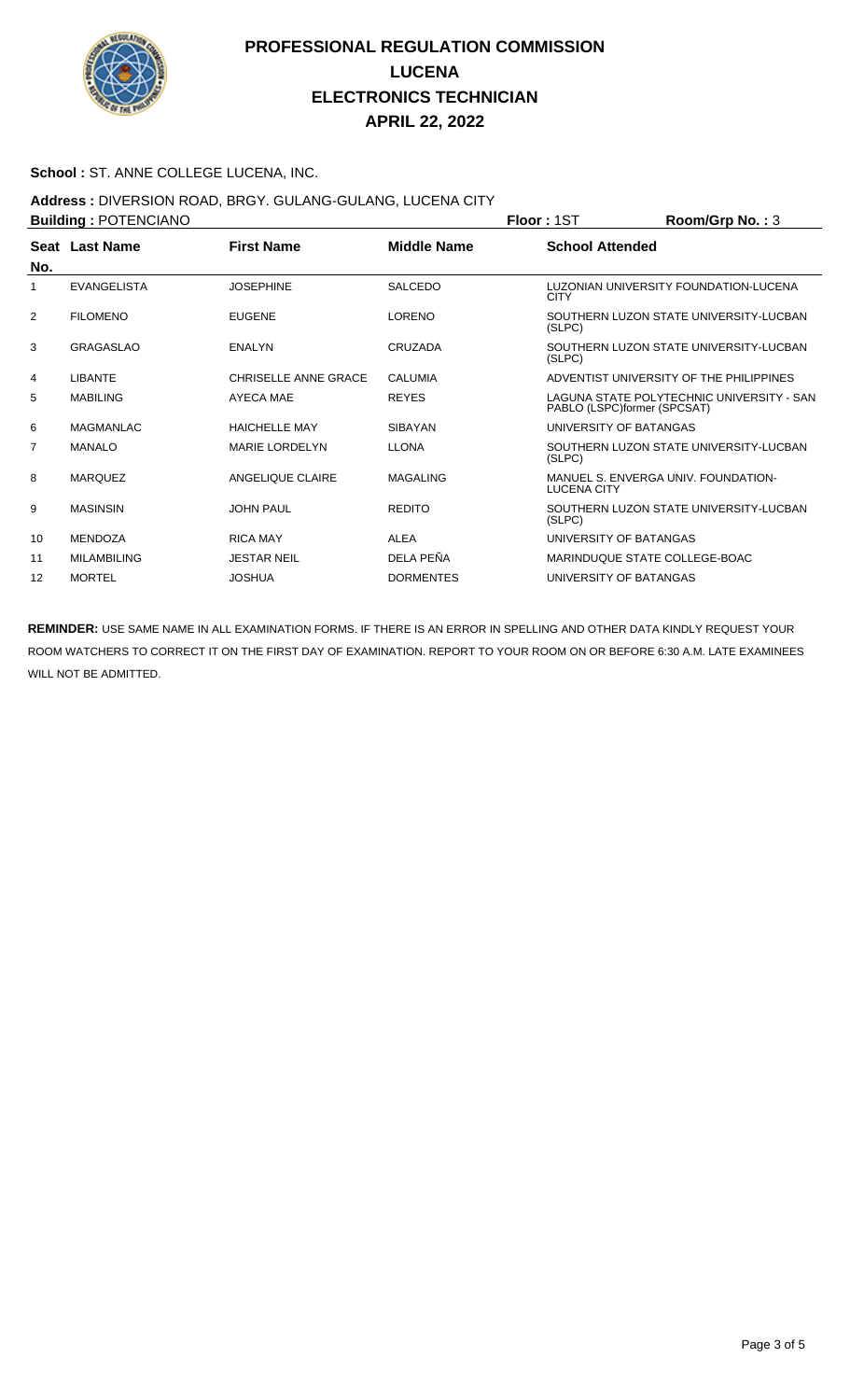

#### **School :** ST. ANNE COLLEGE LUCENA, INC.

### **Address :** DIVERSION ROAD, BRGY. GULANG-GULANG, LUCENA CITY

| <b>Building: POTENCIANO</b> |                 |                        |                   | Floor: 1ST                | Room/Grp No.: 4                           |
|-----------------------------|-----------------|------------------------|-------------------|---------------------------|-------------------------------------------|
| No.                         | Seat Last Name  | <b>First Name</b>      | Middle Name       | <b>School Attended</b>    |                                           |
| 1                           | <b>NAYNES</b>   | <b>SPENCER ALLEN</b>   | PABULARCON        | (SLPC)                    | SOUTHERN LUZON STATE UNIVERSITY-LUCBAN    |
| 2                           | <b>NIERVA</b>   | <b>JON TEODULO</b>     | <b>SUMILANG</b>   | (SLPC)                    | SOUTHERN LUZON STATE UNIVERSITY-LUCBAN    |
| 3                           | <b>OFRECIO</b>  | MC JOHN                | <b>ANACION</b>    | <b>MANDALUYONG</b>        | DON BOSCO TECHNICAL COLLEGE-              |
| 4                           | <b>ONDA</b>     | <b>RONALD</b>          | DE GUZMAN         | UNIVERSITY OF BATANGAS    |                                           |
| 5                           | <b>OTEYZA</b>   | <b>CLARRISE</b>        | <b>HERNANDEZ</b>  | CRUZ (LSPC) former (LCAT) | LAGUNA STATE POLYTECHNIC UNIVERSITY-STAT. |
| 6                           | PANALIGAN       | TRIXIE MARIELLE PAOLIN | CASTILLO          | UNIVERSITY OF BATANGAS    |                                           |
| 7                           | <b>PASCUA</b>   | LAWRENCE JAMES         | <b>BAUTISTA</b>   | UNIVERSITY OF BATANGAS    |                                           |
| 8                           | <b>PAULMINO</b> | <b>IAN PAUL</b>        | VALDEABELLA       | CRUZ (LSPC) former (LCAT) | LAGUNA STATE POLYTECHNIC UNIVERSITY-STAT. |
| 9                           | PEREZ           | <b>JEMEMAH ERICA</b>   | <b>SULAPAS</b>    | UNIVERSITY OF BATANGAS    |                                           |
| 10                          | <b>PICORRO</b>  | <b>JENNY</b>           | <b>MONTEVERDE</b> | (for.LYCEUM INST.OF TECH) | LYCEUM OF THE PHILIPPINES-LAGUNA          |